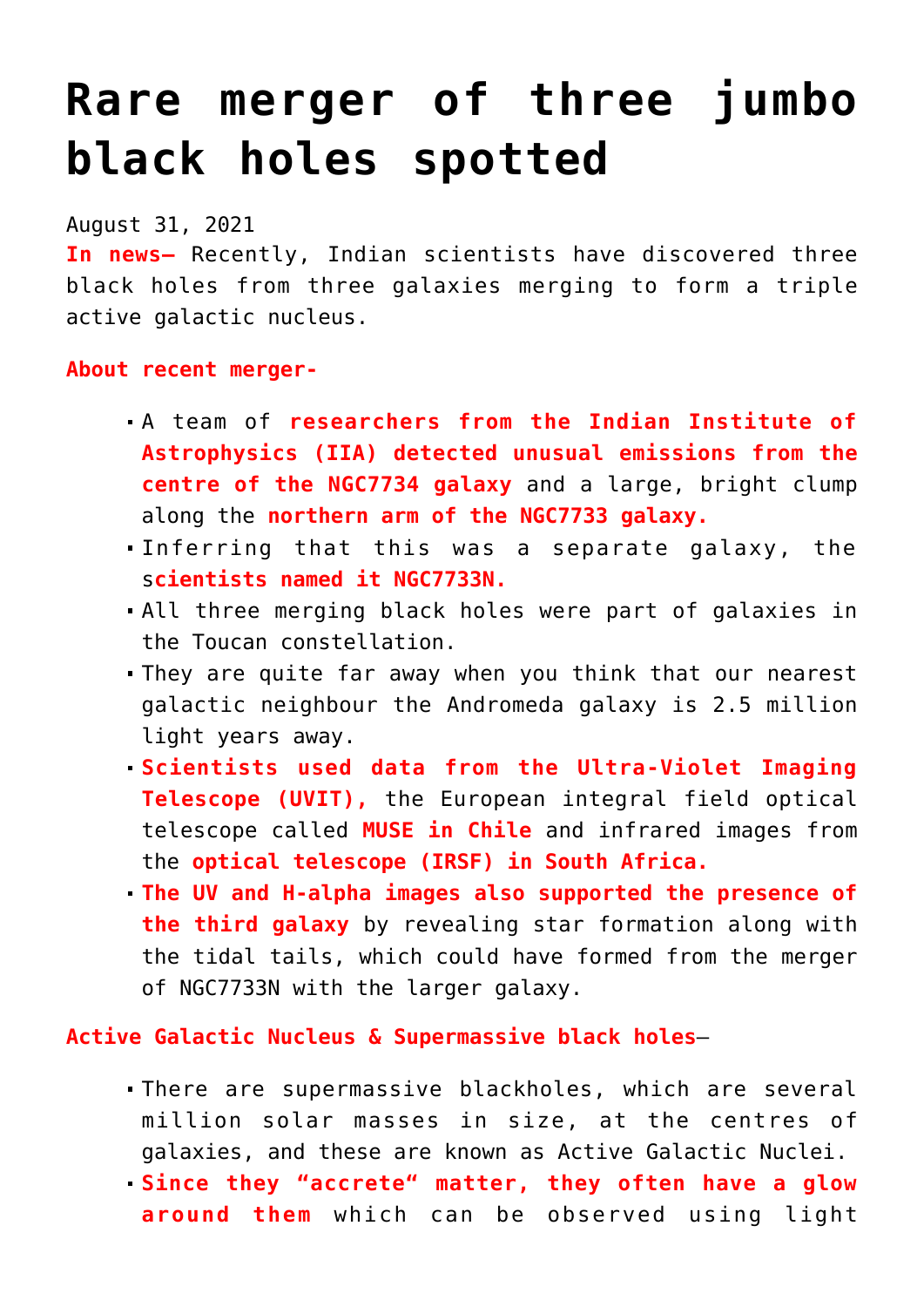spectroscopy.

- **Supermassive black holes** are difficult to detect because **they do not emit any light but they can reveal their presence by interacting with their surroundings.**
- **When the dust and gas from the surroundings fall onto a supermassive black hole,** some of the mass is swallowed by the black hole, but some of it is converted into energy and emitted as electromagnetic radiation that **makes the black hole appear very luminous.**
- They are **called active galactic nuclei (AGN) and release huge amounts of ionized particles** and energy into the galaxy and its environment.
- Both of these ultimately **contribute to the growth of the medium around the galaxy** and ultimately the evolution of the galaxy itself.
- Each of the galaxies hosts an active supermassive black hole in their nucleus and hence form a very rare **triple AGN system.**
- Many AGN pairs have been detected in the past, but triple AGN are extremely rare, and only a handful has been detected before using X-ray observations.

#### **Factors impacting Galaxy evolution-**

- According to the researchers, **a major factor impacting galaxy evolution is galaxy interactions,** which happen when galaxies move close to each other and exert tremendous gravitational forces on each other.
- **During such galaxy interactions, the respective supermassive black holes can get near each other.**
- The dual black holes start consuming gas from their surroundings and become **dual AGN.**
- The team explains that if two galaxies collide, their black hole will also come closer by transferring the kinetic energy to the surrounding gas.
- The distance between the blackholes decreases with time until the separation is around a parsec (3.26 light-